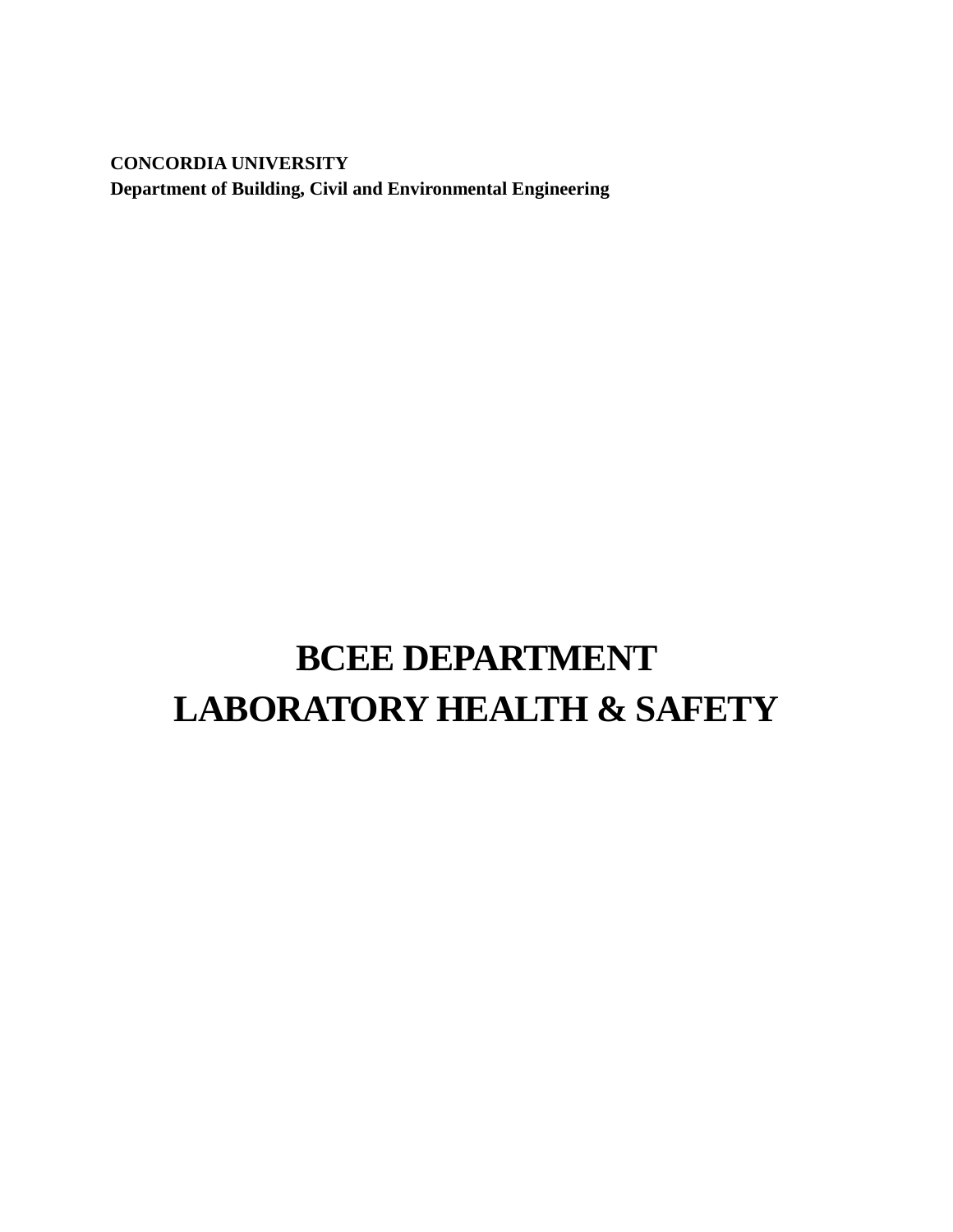## **Table of Contents**

| 1.1                                                                            |
|--------------------------------------------------------------------------------|
|                                                                                |
|                                                                                |
|                                                                                |
|                                                                                |
| 2.                                                                             |
|                                                                                |
| 2.2 Safety Regulations for the Structures and Building Envelope Laboratories10 |
|                                                                                |
|                                                                                |
|                                                                                |
|                                                                                |
| 3.3 Workplace Hazardous Materials Information System Training (WHMIS) 14       |
|                                                                                |
|                                                                                |
|                                                                                |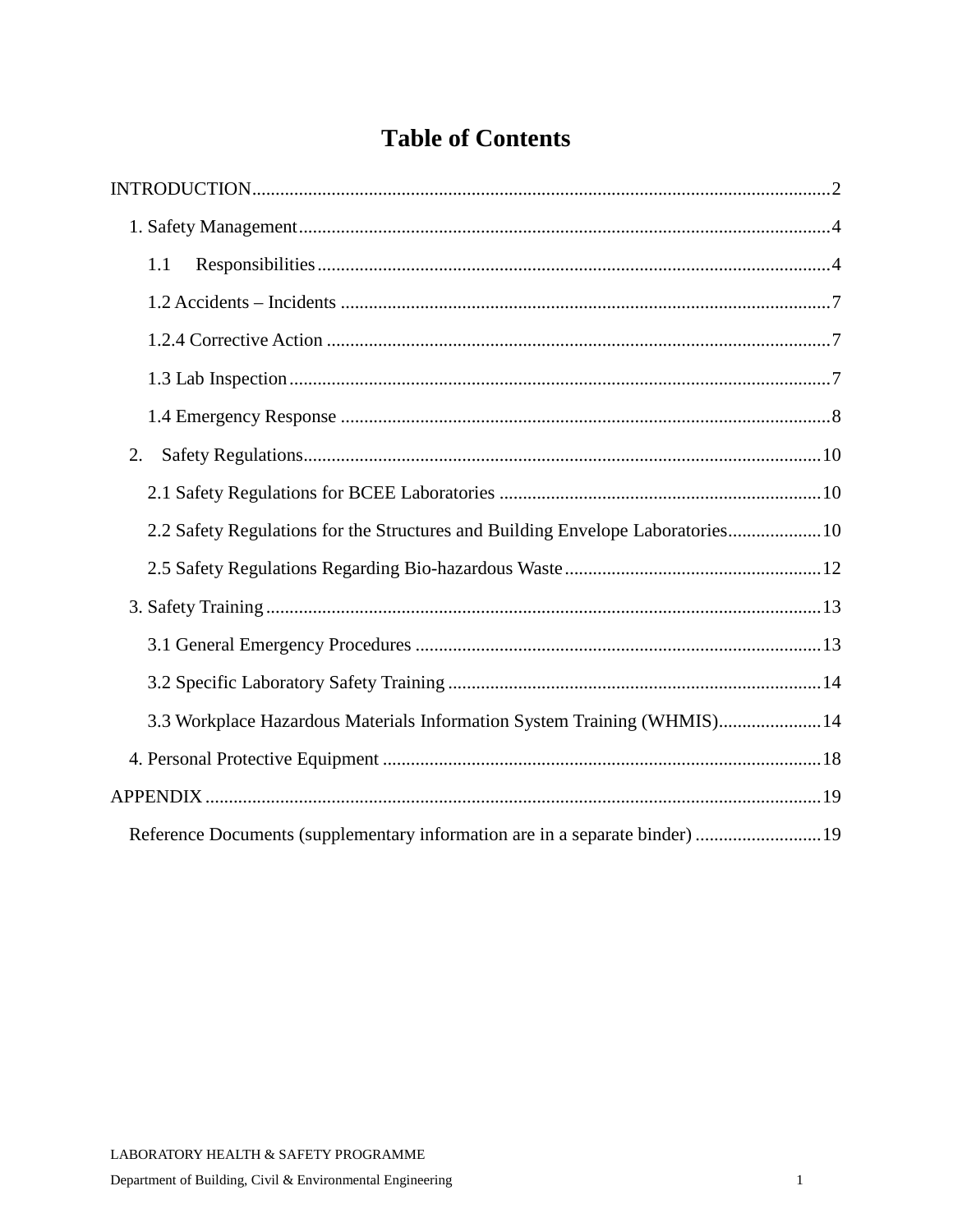## <span id="page-2-0"></span>**INTRODUCTION**

The Department of Building, Civil and Environmental Engineering has prepared this Safety Document to ensure safe practices in laboratories. The health and safety policy of the Department is to take every reasonable precaution to protect the health and safety of faculty, researchers, staff, and students.

Mandatory safety standards, as interpreted by the requirements and policies stated in this document and its supplements apply to faculty, staff, researchers, and students engaged in laboratory operations utilizing chemical products and in performing common laboratory procedures.

This document includes information concerning safe laboratory practices, the use of personal protective equipment, emergency procedures, use and storage of chemicals, and the proper methods of waste disposal. It covers safety practices for labs in the Environmental Engineering, incorporating a description of the various bio-safety procedures. This information is intended to help those in the laboratory to minimize hazards to themselves and their colleagues.

In view of the wide variety of chemical products handled in laboratories, it should not be assumed that the precautions and requirements stated in this document are all-inclusive. Faculty, researchers, and students are expected to learn about the hazards of chemical products before handling them. It is expected that the Faculty Members and the Principal Investigators will append to this document any supplementary information pertinent to their specific areas.

Laboratory safety is strictly observed during the undergraduate and graduate/research experiments. Faculty members are responsible for the safety operation of their laboratory. The Safety Officer/Technical Officer is responsible for the general safety supervision and management of the BCEE laboratories. Technicians and researchers/graduate students are responsible for the safe use of the equipment and safety features (first aid kits, Safety Data Sheets, etc.) in their respected areas. Students are not allowed to use any equipment without prior instruction. It is prohibited to work alone with any hazardous equipment or material. The Safety Officer prior to commencing laboratory activity gives all laboratory demonstrators a safety seminar. General emergency procedures are discussed with the specific safety issues in the laboratories of their responsibility. The Construction Safety Course offered by the CSCE is a mandatory course if anyone wishes to work on a construction site.

All graduate students working with chemicals (controlled products) must take the Workplace Hazardous Materials Information System (WHMIS) and Hazardous Waste Disposal for Laboratory Personnel courses provided by the Concordia Environmental Health and Safety Office. The Safety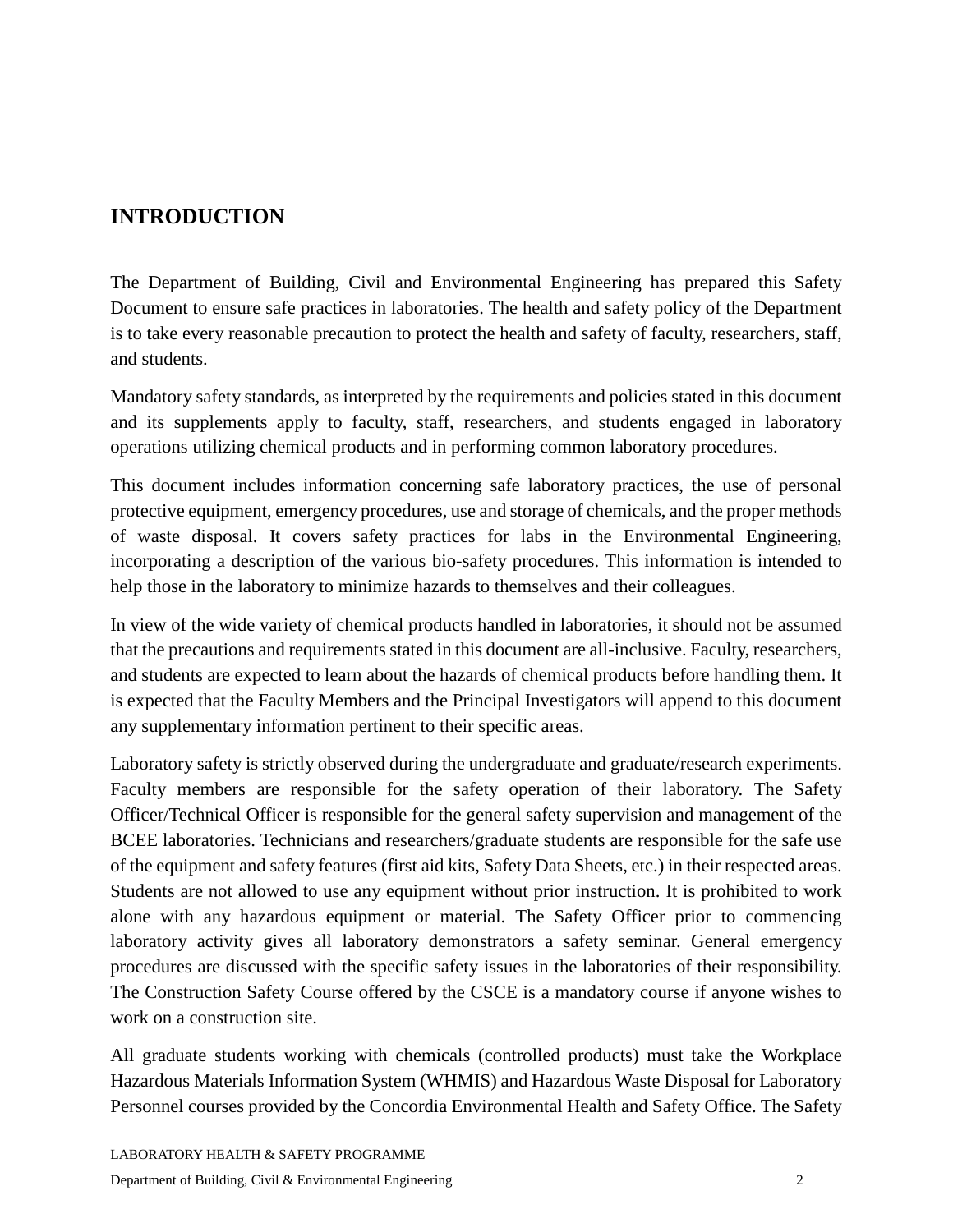Officer (with the assistance of lab technicians) is a WHMIS coordinator in the Department. There are also seven specially trained Emergency Responders who cover the BCEE Department in the two different buildings. A full- time laboratory instructor with training in chemistry and toxicology looks after the chemical safety in the Environmental Engineering undergraduate and graduate laboratories, including the implementation of WHMIS rules.

Please contact the BCEE Department Safety Officer or the University EH&S Office for further information or for assistance.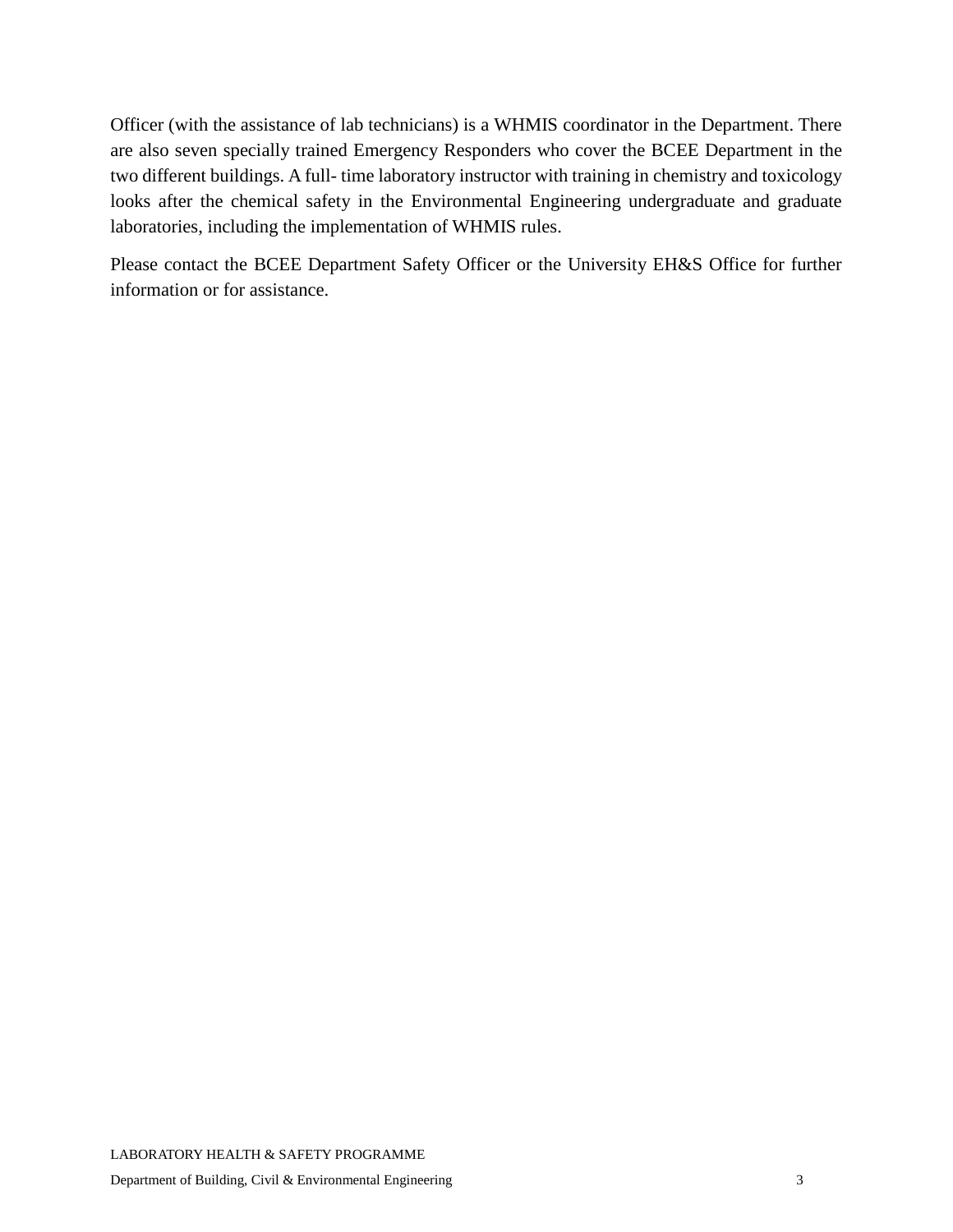## <span id="page-4-0"></span>**1. Safety Management**

#### <span id="page-4-1"></span>**1.1 Responsibilities**

*The health and Safety program in the Department of Building, Civil and Environmental Engineering follows the Faculty of Engineering and Computer Science guideline (see Ref. Documents – Appendix, section I) and is conformed to the Concordia University health and Safety Policies (see Ref. Documents - Appendix, section II).*

The management of health and safety issues is a fundamental line responsibility.

Safety is everybody's responsibility from all levels of administration and management to faculty members, technicians, staff and students.

The provincial and federal legislation obliges the employer to provide safe and healthy working conditions for students and employees. Based on this principle there are several University Health and Safety Policies that cover various aspects, including responsibilities. (See Ref. Documents – Appendix section II).

Safety regulations developed in the BCEE Department are conformed to the general University Policies and focus responsibilities on Students, Staff, Faculty Members and Administration.

In summary, oversight responsibility for ensuring that laboratory activities conform to prescribed standards is assigned as follow (those are particular examples):

#### *The Office of the Environmental Health & Safety (EHS)*

- Provide and implements a comprehensive health & safety program for the University.
- Provide training to laboratory personnel and orientation to Faculty Members and research supervisors.
- Conduct periodic laboratory inspections to assure compliance with federal, provincial and local regulations, as well as the University policies.
- Undertake necessary enforcement actions to insure full compliance with all institutional safety policies, up to and including independent authority to shut down laboratories for violations of these policies
- Provide hazardous waste disposal and hazardous material spill respond services.
- Review laboratory construction, modification and renovation plans safety design.
- Conduct fumes hood survey and testing.
- Perform exposure monitoring upon request to determine if the permissible exposure limit or action level has been exceeded. Notification shall be provided to laboratory supervisor.
- Conduct laboratory safety evaluations when requested by laboratory supervisors or department chairs.

LABORATORY HEALTH & SAFETY PROGRAMME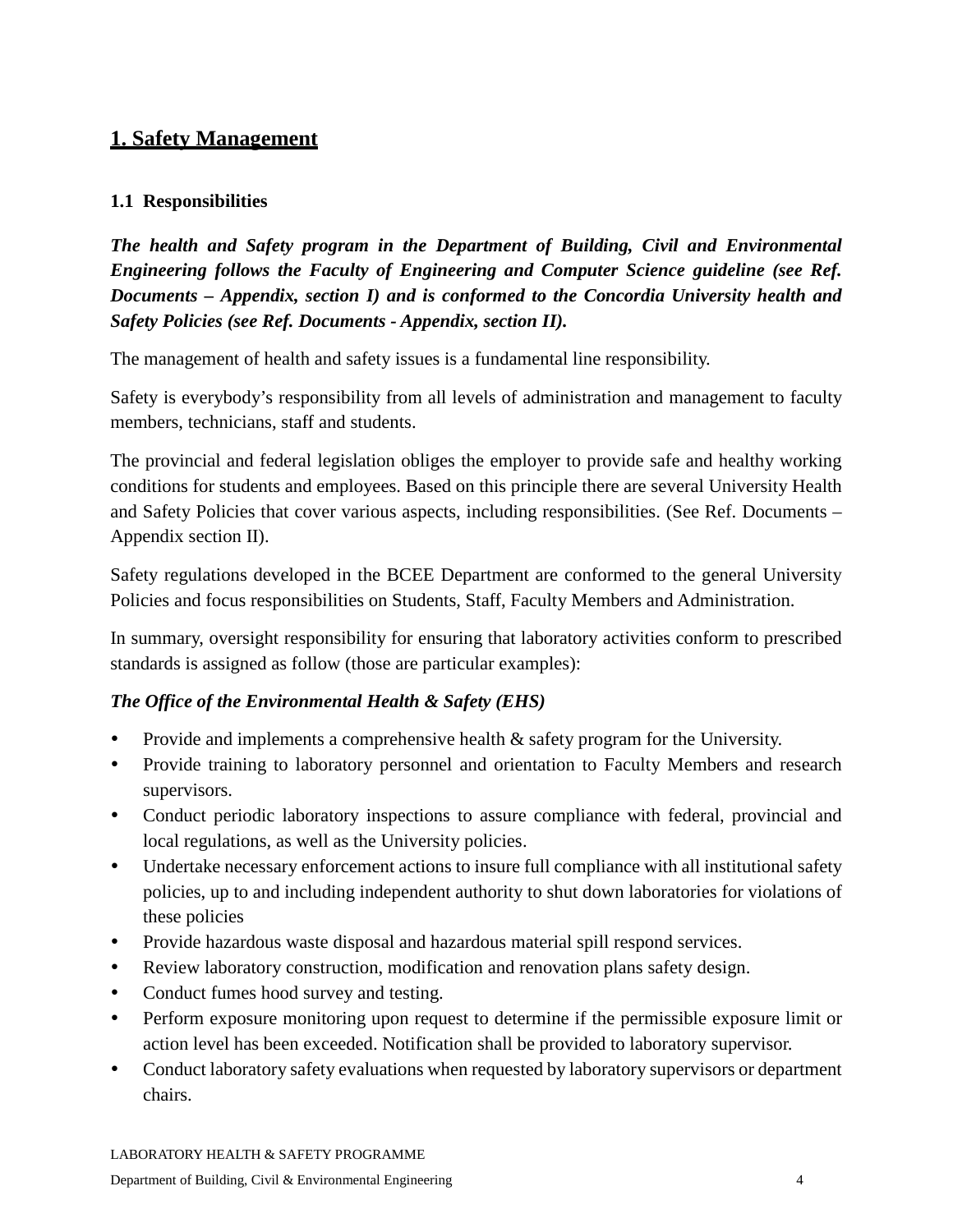- Provide assistance in obtaining personal protective equipment.
- Maintain copies of medical consultations and examinations for possible exposures from hazardous chemicals.
- Oversee safety trainings.
- Provide professional assistance in any safety issues.

#### *Department Chair and Director*

He oversees and manages Health & Safety within departmental laboratories by ensuring that supervisory personnel reporting to him assume their responsibilities for adhering to all safety policies, regulations and procedures. He appoints and transfers appropriate enforcement authority to a Departmental Safety Officer.

#### *Department Safety Officer*

The Safety Officer is responsible for developing/implementation of health and safety regulations and coordinating of safety training programs; also he assists researchers to identify and eliminate safety hazards, acts as the department coordinator for WHMIS and liaison with the University Environmental Health and Safety (EHS) Office. For example:

- The primary function of the Safety Officer is to assist and support the Chair to carry out the health and safety responsibilities under University policy.
- Report to the Department Chair, or Director on matters of chemical safety policies and practices.
- Work with employees to develop and implement the safety policies and practices outlined in this document and those contained in any supplementary information developed in the Department in response to specific activities or areas of research.
- Monitor compliance with policies and procedures for the procurement, safe use, and proper disposal of chemicals.
- Investigate and retain records of accidents and incidents.
- Conduct information and general training sessions.
- Maintain a resource file of references and publications on safety matters.
- Assist Faculty Members and Principal Investigators in writing Standard Operating Procedures pertinent to their needs.
- Ensure that action is taken to correct laboratory practices and conditions that may result in the release of hazardous materials.
- Ensure that action is taken to correct laboratory practices and conditions identified as unacceptable on laboratory safety self-evaluations and safety inspections.

#### *Principal Investigators and Faculty Members*

Faculty Members, Research Supervisors and Principal Investigators who supervise laboratory projects are responsible for safety management of those laboratory projects. For example: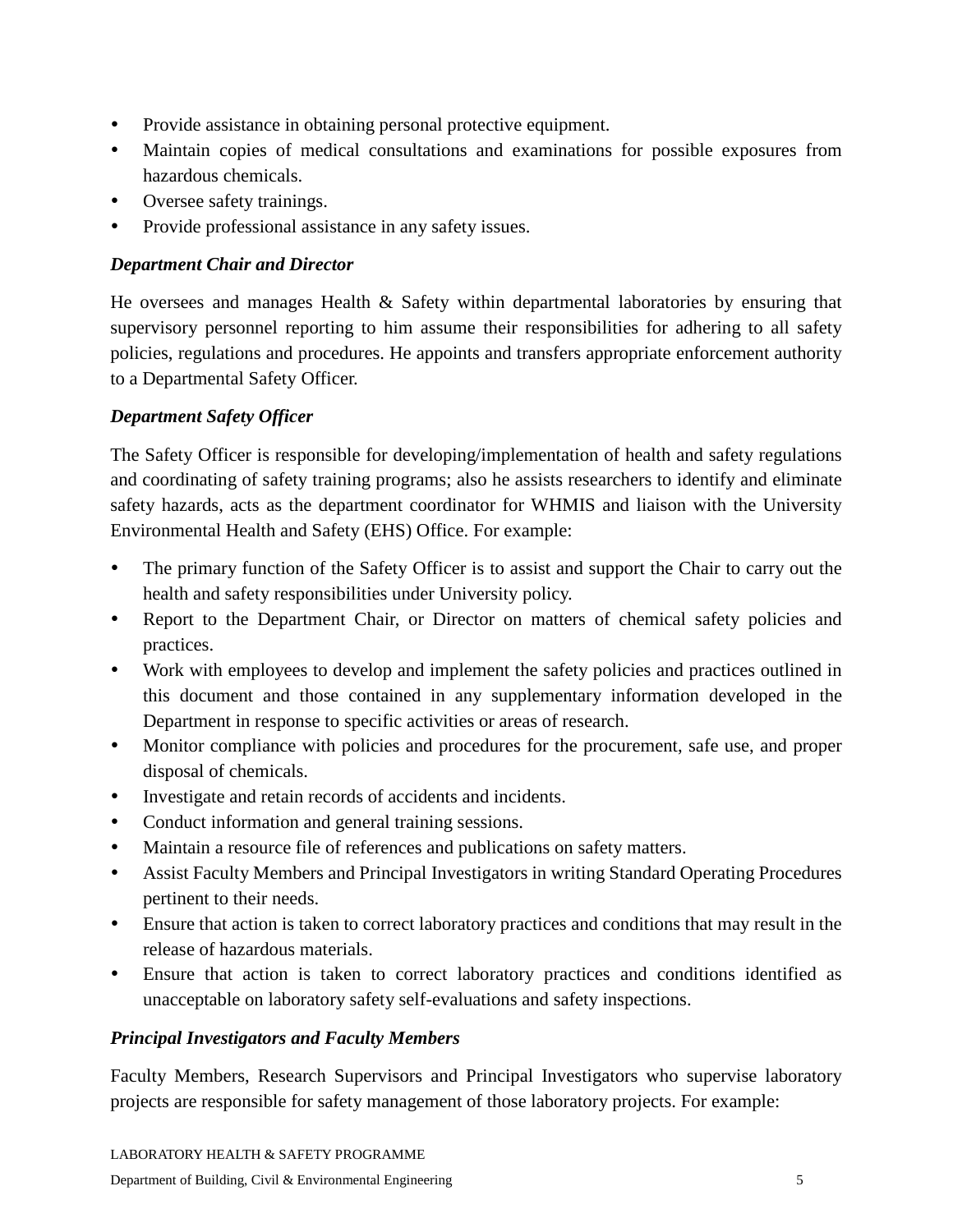- Design and conduct laboratory processes and operations to assure that student and employee exposure to risk conforms to the policies, procedures and objectives contained in this document and according to their expertise knowledge.
- Monitor the procurement, safe use, and proper disposal of chemicals.
- Write Standard Operating Procedures and other information relevant to lab processes in their specific areas as needed to supplement those contained in this manual.
- Instruct students/employees on the contents of this document, its appendices, and any supplements, and the location of the manual and related materials within the workplace.
- Take all reasonable precautions to protect the safety and health of laboratory students/workers and the environment.
- Conduct regular laboratory safety self-evaluations.
- Whenever applicable, inform employees of the permissible exposure limits for the hazardous chemicals and the signs and symptoms associated with exposures to these chemicals.
- Obtain pre-approval from the Concordia EH&S and provide training and documentation for special procedures, activities or operations.
- Have readily available a current copy of a Material Safety Data Sheet for all hazardous chemicals in the laboratory.
- Submit to the Safety Officer a list of new students/researchers for safety training.

#### *Technicians, Lab Instructors/Demonstrators and "all" Students*

Students should conform to the BCEE Department's safety regulations and follow the instructions provided by Faculty Supervisors, laboratory Instructors/ Demonstrators and technical staff.

- Maintain a thorough understanding of and follow the laboratory policies and procedures in this document and those contained in any supplementary information developed in the Department in response to specific activities or areas of research for all processes using chemical materials.
- Use and maintain personal protective equipment (i.e. lab coats, chemical splash goggles, face shields, respiratory protection, and gloves) as mandated in this manual for laboratories.
- Inform supervisor immediately of any laboratory safety equipment that is needed but not available or that is not in good working order.
- Inform supervisor immediately of exposure symptoms, accidents, or chemical releases and document accidents/incident.
- Attend all applicable training sessions.
- Be familiar with Concordia Emergency Procedures.
- Laboratory Instructors/Demonstrators are responsible for implementation of safety rules and procedures in the undergraduate laboratories.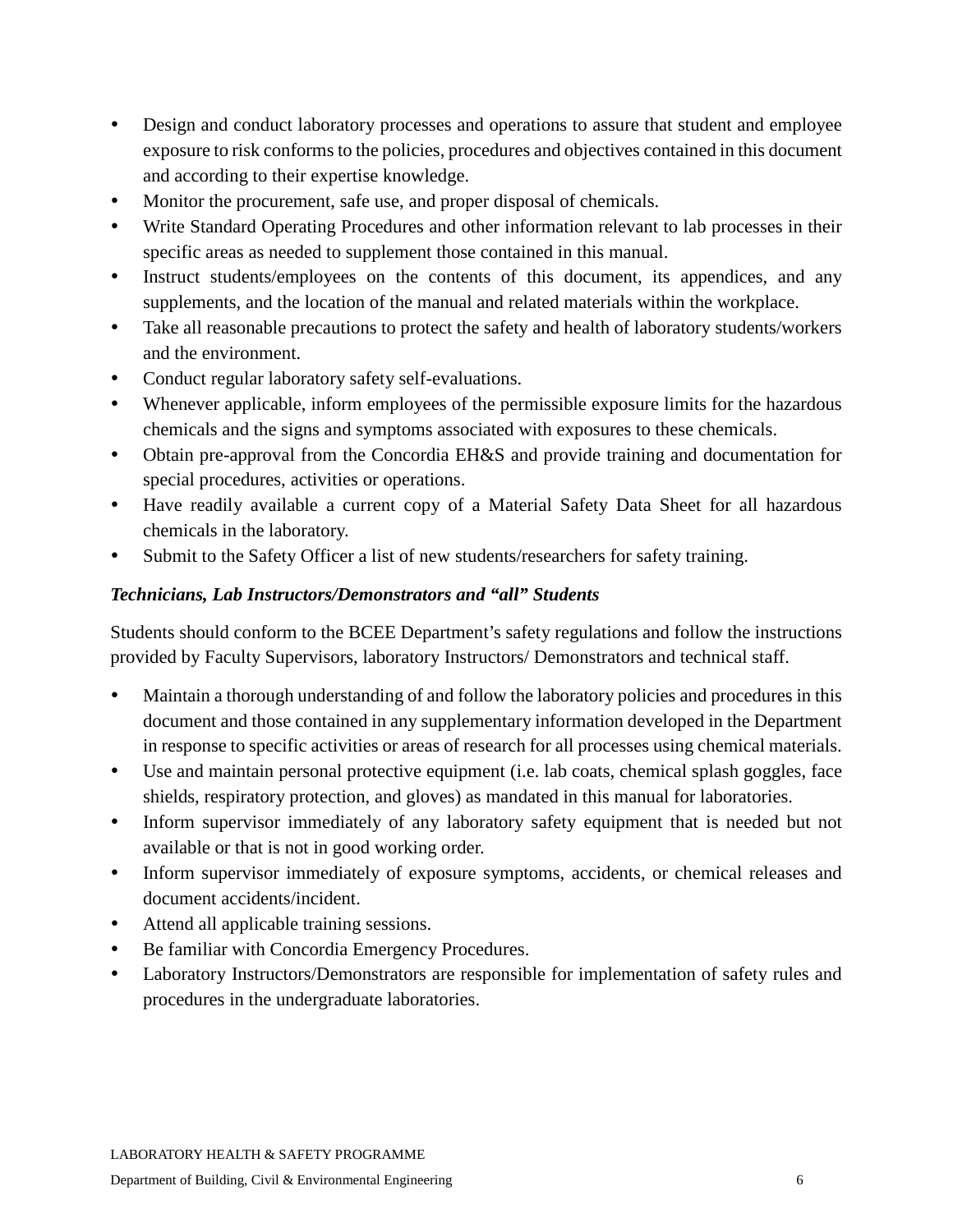#### <span id="page-7-0"></span>**1.2 Accidents – Incidents**

#### **1.2.1 Reporting**

In case of accidents or incidents a University Injury/Near Miss Report form must be filled either by a victim or a witness (see Ref. Documents – Appendix section XIII). The form is routed via the lab supervisor or technician to the Safety Officer, who forward it to the Concordia Environmental Health & Safety Office with a copy to the Department Chair.

#### **1.2.2 Role of Supervisor**

After the accident occurred, supervisor ensures that the student/employee receives immediate first aid or medical attentions. The supervisor (with the assistance of the Safety Officer) contacts or sends within 24 hours the accidental report to Concordia Environmental, Health and Safety (EHS) Office and consequently forwards all medical information/certificates provided by a clinic to the students/employee.

#### **1.2.3 Investigation**

The accident/incident investigation is carried out either by the Department Safety Officer or the EHS Office. The findings are reported in the Injury/Near Miss Report (see Ref. Documents - Appendix section XIII).

#### <span id="page-7-1"></span>**1.2.4 Corrective Action**

The Injury/Near Miss report is analyzed for risk of recurrence. Proper corrective measures are then developed and implemented based on elimination, substitution, repairs/engineering or training.

#### <span id="page-7-2"></span>**1.3 Lab Inspection**

Workplace inspection in laboratories is a continuous process carried out by technical staff, laboratory demonstrators, chemical safety resource persons and the safety officer. All unsafe conditions are reported to the safety officer who takes corrective actions.

Workplace inspections allow to identify the specific hazards potentially existing in the BCEE laboratories:

- Electrical hazards
- Mechanical hazards
- Biological hazards
- Chemical hazards
- General Safety issues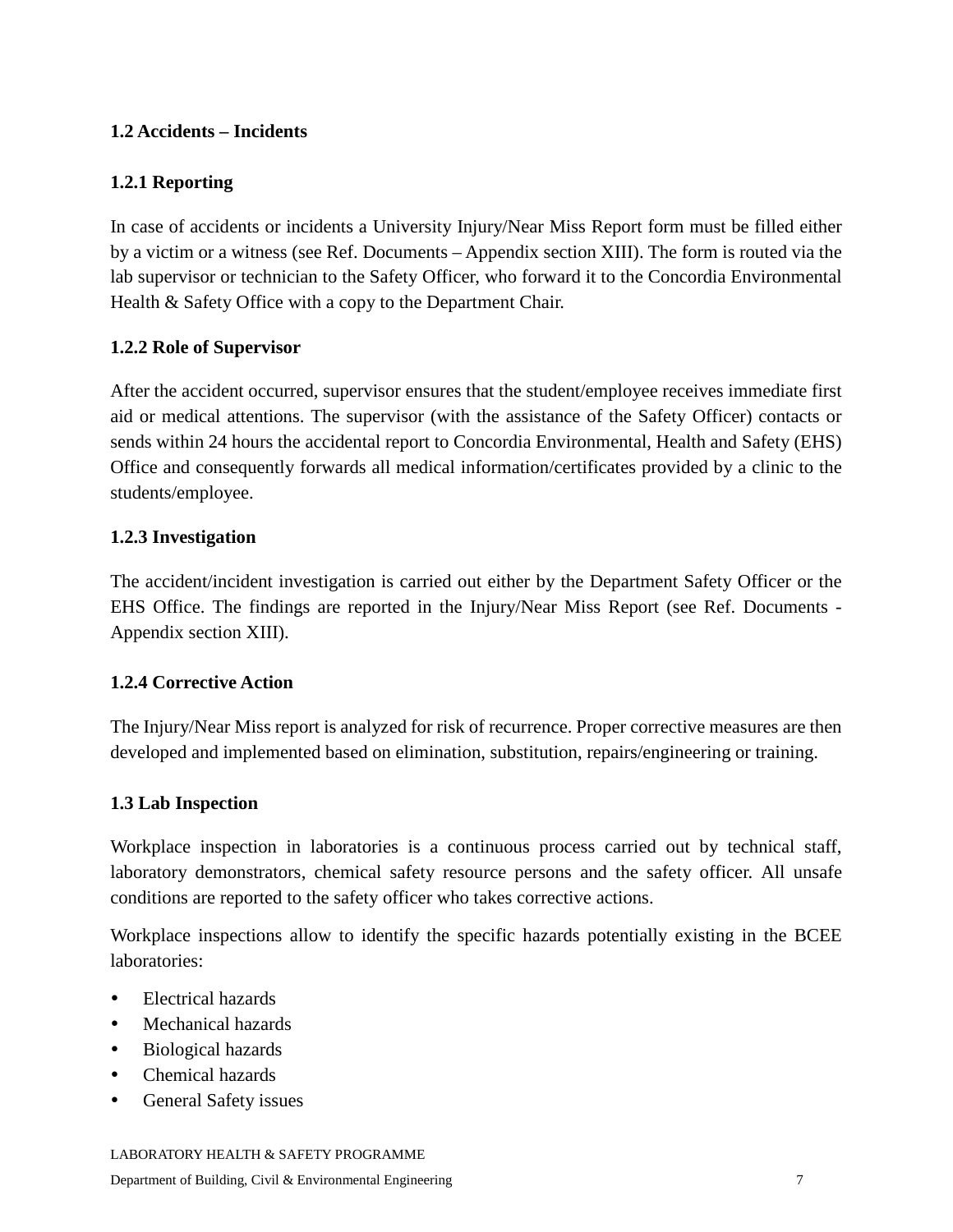The Safety Officer on regular monthly bases identifies existing and potential hazards in laboratories. He determines underlying causes of hazards and recommends corrective actions to lab supervisors and technicians. He conveys issues to the Chair if necessary. He also monitors hazards controls such as compliance to the laboratory regulations, safe procedures, protective equipment and requirements for safety training.

A formal inspection (safety audits) is usually carried out by the Concordia Environmental Health and Safety Office.

#### <span id="page-8-0"></span>**1.4 Emergency Response**

In case of emergencies, including the chemical spills, the protection of persons and property requires immediate and appropriate responses. These responses are communicated to students and employees through various means:

- General emergency safety training is provided to all laboratory demonstrators/instructors, technicians and graduate students working in laboratories.
- Department Emergency Information Card is posted is posted in all laboratories (fire/evacuation, chemical spill, shelter in place and department emergency contacts) alongside with laboratory safety regulations.
- A list of BCEE Emergency Responders / First Aiders and Chemical Spill Responders is posted in all laboratories.





Figure 1. The Department Emergency Information Poster is posted in all laboratories and safety equipment in the laboratories.

The Department Emergency Information Card provides respond procedure and information on getting assistance in the event of fire/evacuation, chemical spill and shelter in place.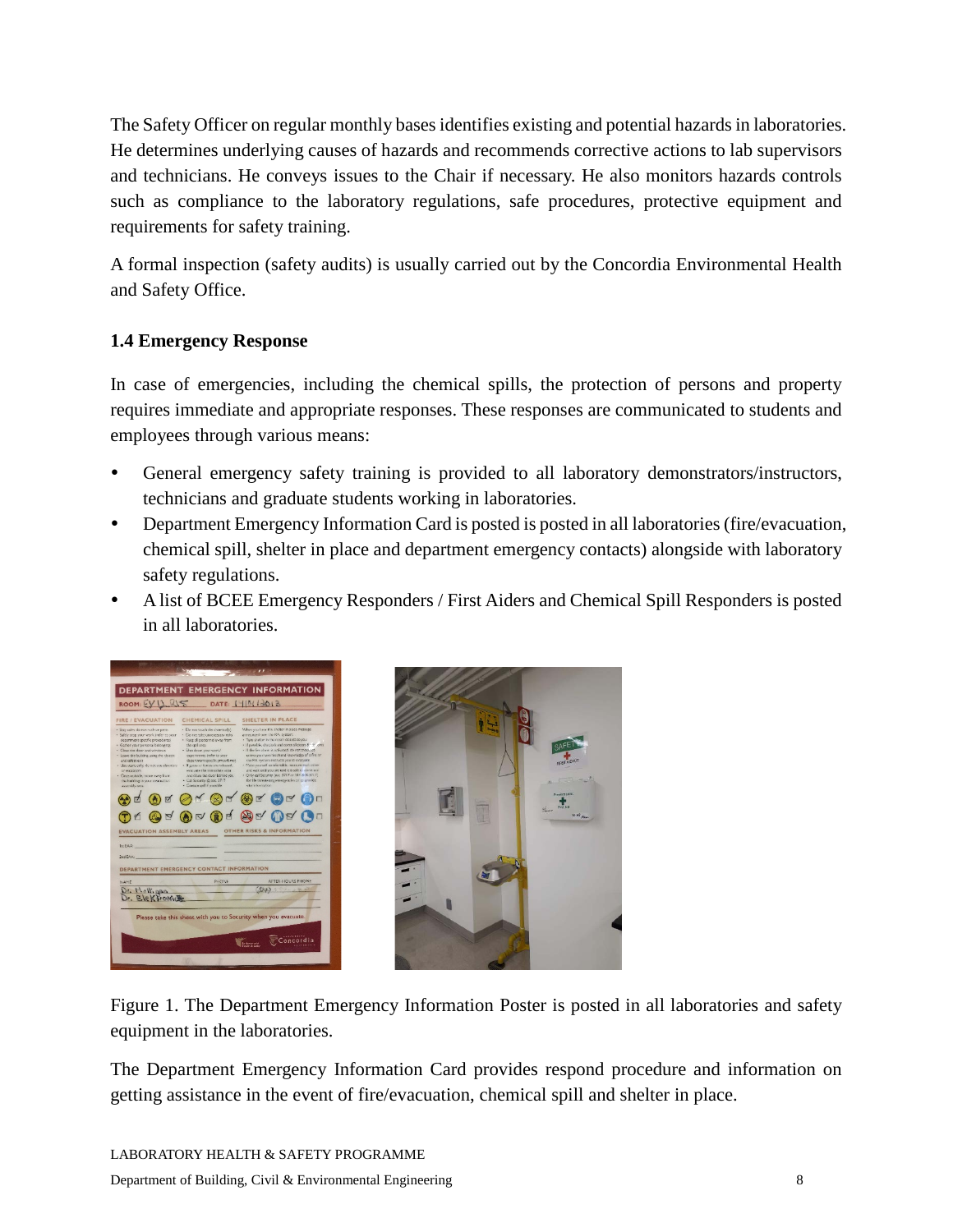#### **1.4.1 First Aid**

All BCEE laboratories and two reception areas are supplied with standard first-aid kits. Departmental Emergency Responders also receive first-aid courses.

Even small injuries must be reported with the Incident/Near Miss form.

#### **1.4.2 Emergency Responders/First Aiders and Fire Monitors**

Emergency Responders/First Aiders with the responsibilities of Fire Monitors are selected on voluntary bases, to inform and assist students and co-workers during emergencies (i.e. building evacuations, fire etc.). They received special training course from Concordia EH&S Office (See list of Emergency Responders, Ref. Document – Appendix section XIV).

#### **1.4.3 Laboratory Chemical Spill Kits**

Standard spill kits are provided for the laboratories with potential chemical spill hazards. The role of departmental spill responders (see Ref. Documents – Appendix section XIV) is to train, instruct and assist students and staff in dealing with chemical spills/leaks. Laboratory spill kits and spill responders are only involved in minor/local spills. In case of a major and unknown chemical spill, the Concordia ("yellow card") chemical spill emergency is followed (see Ref. Documents – Appendix section XII).



Figure 2. Spill kit and waste disposal containers in the Environmental Engr. Laboratory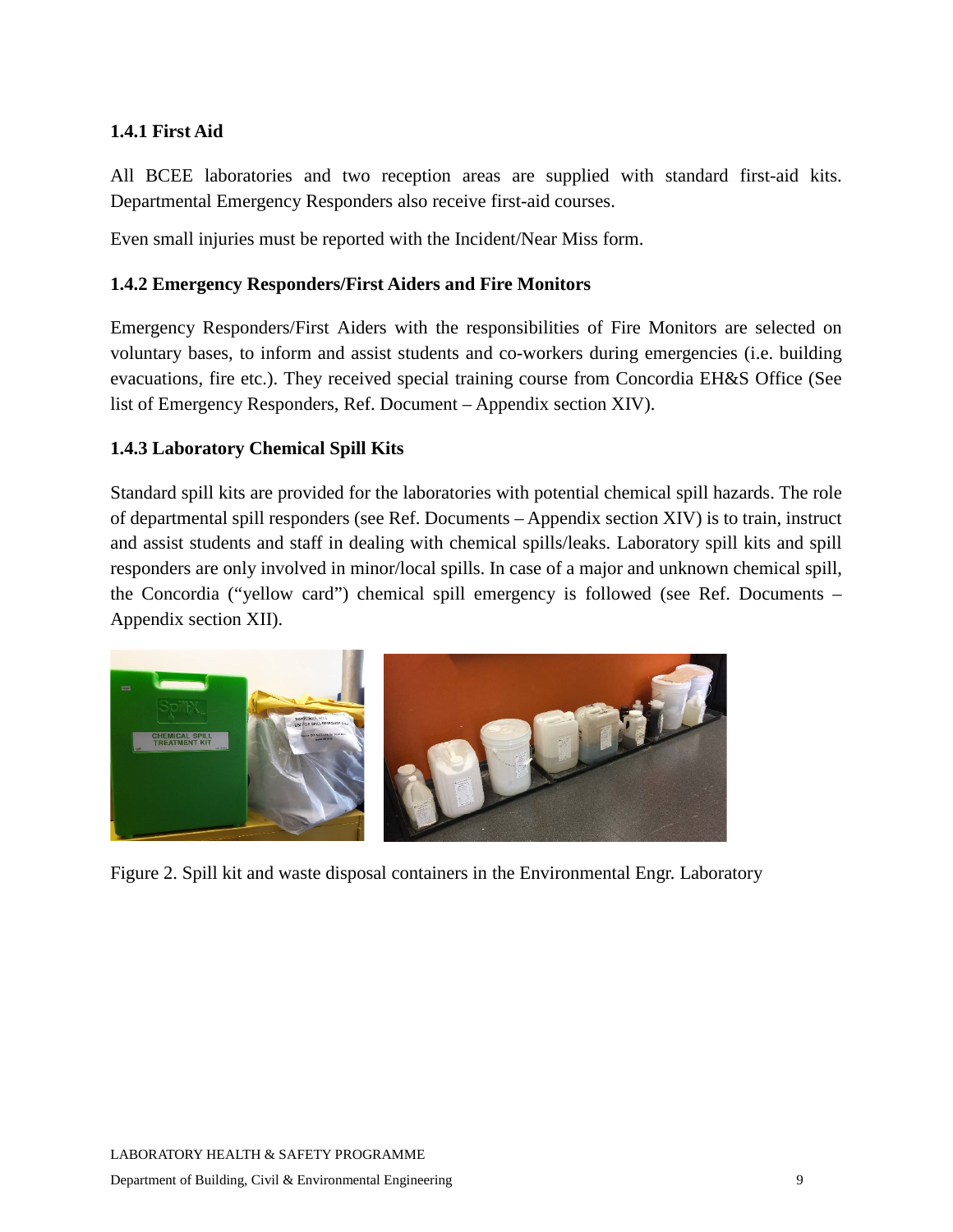## <span id="page-10-0"></span>**2. Safety Regulations**

Laboratory safety is strictly observed in both undergraduate and graduate laboratories.

Before all laboratory sessions commence, demonstrator/instructors must attend a health and safety training given by the Concordia Environmental Health and Safety Office. Laboratory demonstrator/instructors and technicians are responsible for conveying the safety instructions to the undergraduate students in the laboratories.

All graduate students are provided with safety training and must be familiar with safety regulation prior to commencing their lab works.

The Department of BCEE has developed standard laboratory regulations applicable to most laboratories and, in addition, the specific regulations required for laboratories with specific hazards e.g. handling bio-hazardous and hazardous materials.

#### <span id="page-10-1"></span>**2.1 Safety Regulations for BCEE Laboratories**

The standard laboratory safety rules must be followed in all laboratories (see Ref. Documents – Appendix section IV).

The standard safety rules deal with general safety issues in laboratories, i.e. requirement for safety training, obeying specific rules for wearing personal protective equipment, referring to emergency procedures, transportation & storage of chemicals, safe operation of equipment, proper dispose hazardous waste, housekeeping etc.

#### <span id="page-10-2"></span>**2.2 Safety Regulations for the Structures and Building Envelope Laboratories**

Some specific rules were developed for the Structures and Building Envelope Performance Laboratories, due to the presence of large-scale facilities and heavy equipment in these particular laboratories and construction site type of works.

It deals with the use of cranes and force/strength equipment, power tools and machinery, it enforces to wear safety shoes and hats and other protective equipment. (See Ref. Documents – Appendix section V)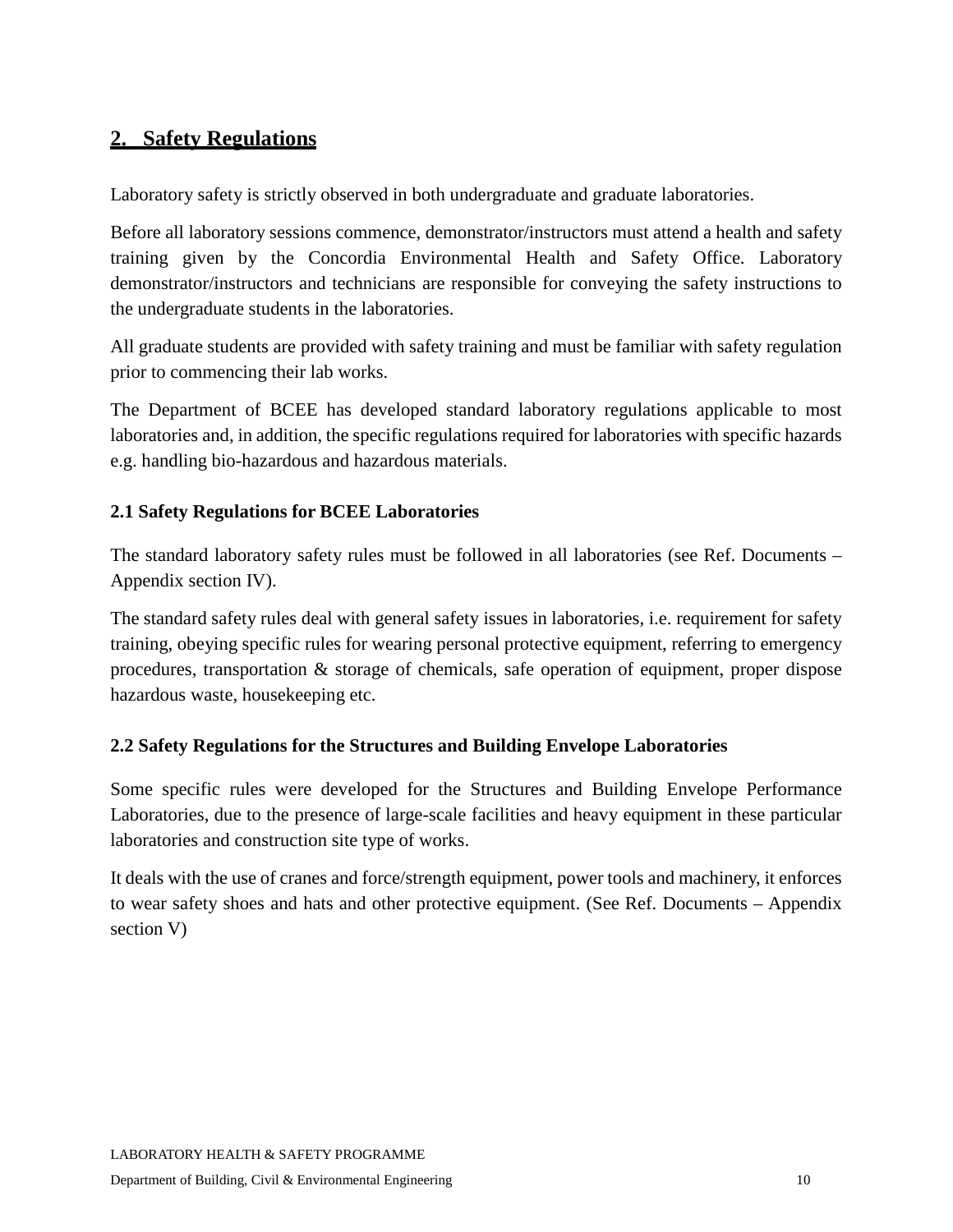

Figure 3. Technician wearing a hard hat and safety shoes during crane operations in the Structures Laboratory.

#### **2.3 Crane Safety Regulations**

Specific rules were developed and posted for the use of 6 cranes (Structures, Building Envelope Performance, Building Enclosure and Wind Tunnel Laboratories as well as the shipping & receiving areas) in the BCEE Department. Since the cranes are not used on regular basis, the basic safe operation practices were included in the regulations (see Ref. Documents – Appendix section VI). They are posted in the vicinity of all BCEE cranes. Only authorized technicians with special training can use the cranes.

#### **2.4 Safety Regulations for the Environmental Engineering Laboratory**

The experimental Environmental Engineering research often requires some skills in handling potentially hazardous materials. Graduate students often do not have sufficient background and experience in dealing with chemical and bio-hazardous materials.

It should also be noted that the Research Environmental Engineering Laboratory is classified as Bio-safety Level 2.

For these reasons, specific regulations and training were developed for the Graduate/Research Environmental Engineering Laboratory (See Ref. Documents – Appendix Section VII). Emphases were put on sustained supervision of students working in the laboratory. Two chemical Safety Resource Person (SRP) were assigned to provide instructions and assistance to students to safely conduct their lab experiments. If students need to continue their work after regular hours, they must obtain a special permission from the Faculty Supervisor (see Ref. Documents – Appendix section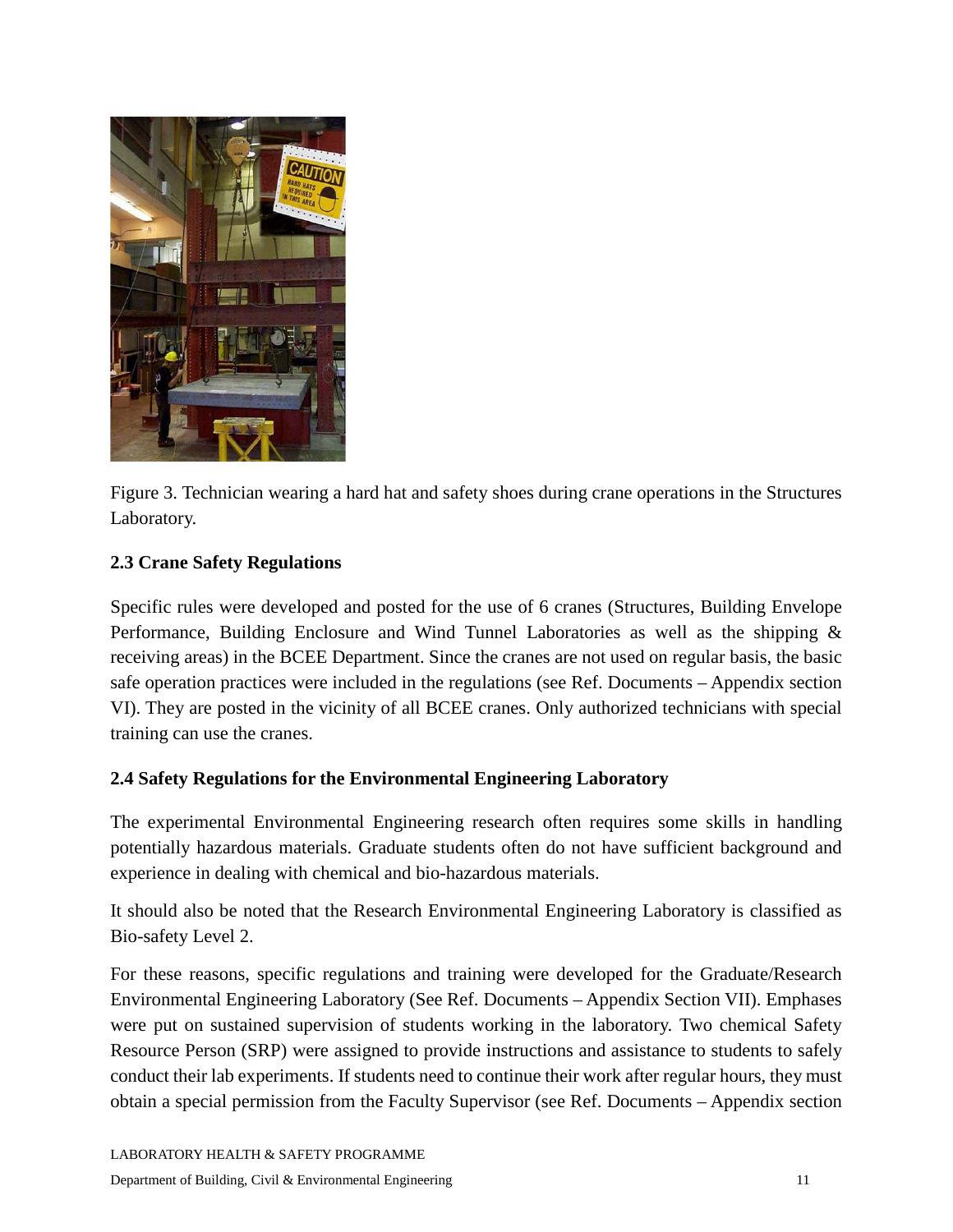$IX$ ).



<span id="page-12-0"></span>Figure 4. The Research Environmental Engr. Laboratory is classified as Bio-Safety level 2.

#### **2.5 Safety Regulations Regarding Bio-hazardous Waste**

Since some research requires the use of bio-hazardous or infectious materials, all waste must be rendered harmless before disposal.

This specific regulation is conformed to the Concordia regulations (Laboratory Safety Manual Hazardous Materials, (see Ref. Documents – Appendix section VIII) and cover the following procedures:

- Disposal of bio-hazardous waste
- Basic bio-hazardous spill emergency protocol
- Spill clean-up protocol for small bio-hazardous spills



Figure 5. Bio-Hazardous waste containers in the Environmental Engr. Laboratories

#### **2.6 Safety in the Undergraduate Environmental Engineering Laboratory**

The chemical technician or laboratory instructor, supervising both undergraduate and graduate laboratories, specializes in chemistry and microbiology related to environmental engineering. He supervises undergraduate lab experiments.

Before the lab sessions commence, students are instructed on basic rules for handling chemicals.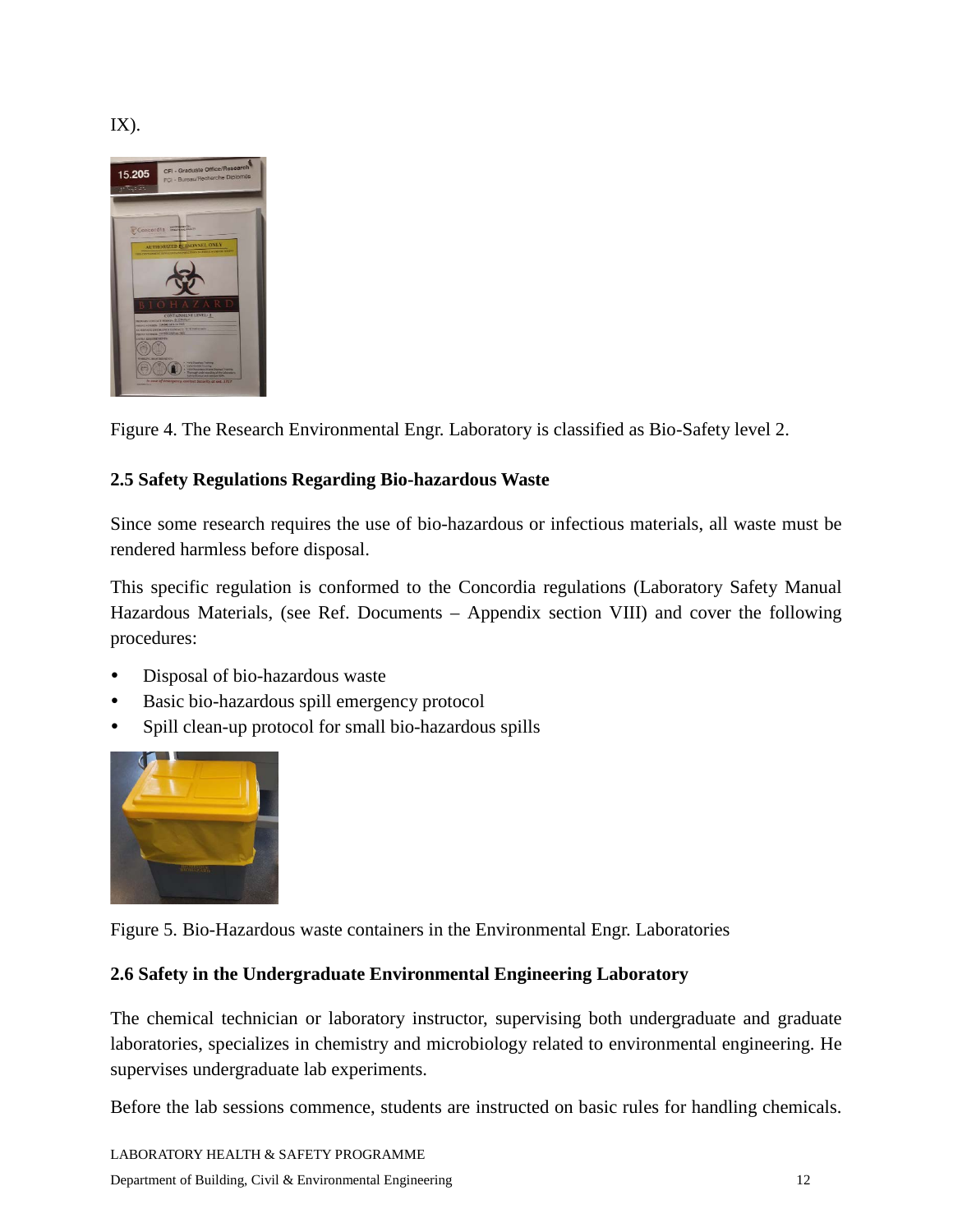A copy of the rules is distributed to all students (see Ref. Documents – Appendix section X).

#### **2.7 Laser Safety Rules**

Laser light (used in the Aerodynamics, Building Envelope Performance Lab CFI and Water Resources Laboratories), visible and invisible, is potentially dangerous to the eye and skin.

Safety rules for lasers include safety precautions, i.e. wearing special laser glasses, avoiding direct exposure to the eye and skin, removing metal rings and watches before operating the equipment. Students intended to work with laser must take specific Laser Safety Training and be familiar with safe procedures as described in the manufacturer's operating manual (see Ref. Documents – Appendix section XXI).



<span id="page-13-0"></span>Figure 6. Laser safety glasses must be worn to operate any laser equipment.

## **3. Safety Training**

All graduate students who intend to work in laboratories are provided with safety trainings. The Laboratory Demonstrators must take such training to safely conduct their TA's duties. On the undergraduate level, students in laboratories are instructed during the first lab session on safety issues such as general emergency (i.e. location of emergency exits) and on safe procedures to carry out their laboratory experiments.

Laboratory safety training provided to Graduate Students and Laboratory Demonstrators consists of two parts: 1) General emergency procedures. 2) Specific laboratory safety related to a given laboratory. Faculty Supervisors have the responsibility to forward a list of their graduate/research students to the Safety officer prior to commencing laboratory experiments.

#### <span id="page-13-1"></span>**3.1 General Emergency Procedures**

This training is based on the Concordia University Emergency Management. It includes general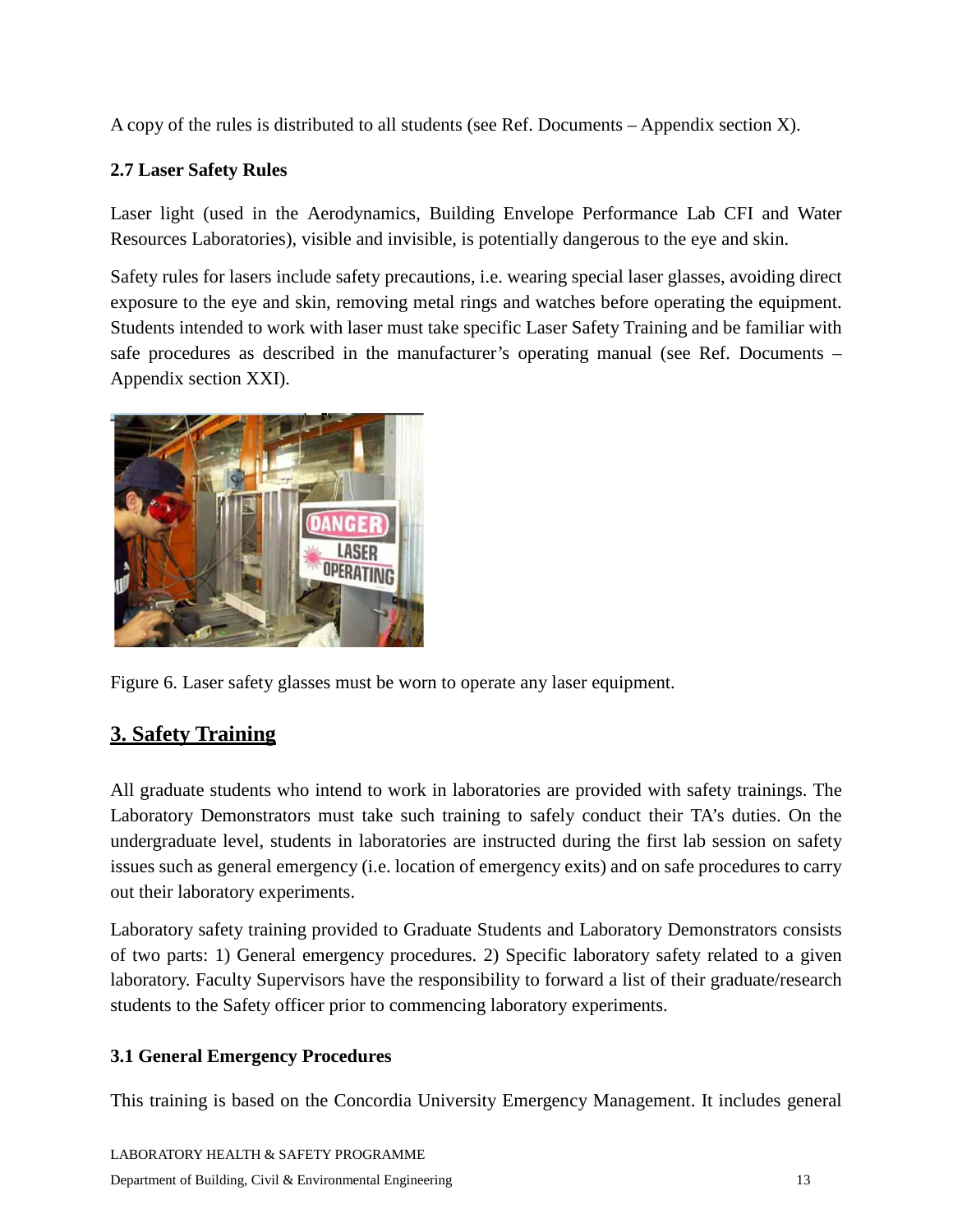instructions of what to do in case of:

- Emergency evacuation
- Medical emergency
- Fire alarm
- Chemical spill
- <span id="page-14-0"></span>• Electric/gas/ plumbing emergency

#### **3.2 Specific Laboratory Safety Training**

Specific laboratory safety is related to a given laboratory. First, the location of safety features is pointed out (e.g. first aid kits, emergency phones, emergency exits, etc) then, the pertinent safety issues to the laboratory are discussed. Potential hazards and precautions are reviewed relating to equipment, materials or procedures. The specific safety training falls into the following topics:

- Laboratory safety rules and check-up list.
- General instruction/responsibilities of lab demonstrator and graduate students
- Chemical safety
- Electrical safety
- Mechanical safety
- Laser Safety
- Nanomaterial Safety

The laboratory safety training booklet is handed out to students (see Ref. Documents – Appendix section XV).

Students planning to work with hazardous materials (chemicals) must take specific Hazardous Waste Disposal for Laboratory Personnel and Hazardous Materials Minor Spill Response Training trainings, which are provided by Concordia Environmental Health and Safety Office.

Upon completion of the training, the Concordia Environmental Health and Safety Office will email a certificate to the student.

#### <span id="page-14-1"></span>**3.3 Workplace Hazardous Materials Information System Training (WHMIS)**

WHMIS training is covered by the Provincial/Federal legislation and must be provided to a person intended to work with chemical or compressed gases. Concordia EHS provides such training.

WHMIS training includes the following elements:

- Purpose and general requirements of WHMIS
- Responsibilities: supplier, employer and worker
- Classes of controlled products (hazardous materials), their characteristics and hazard symbols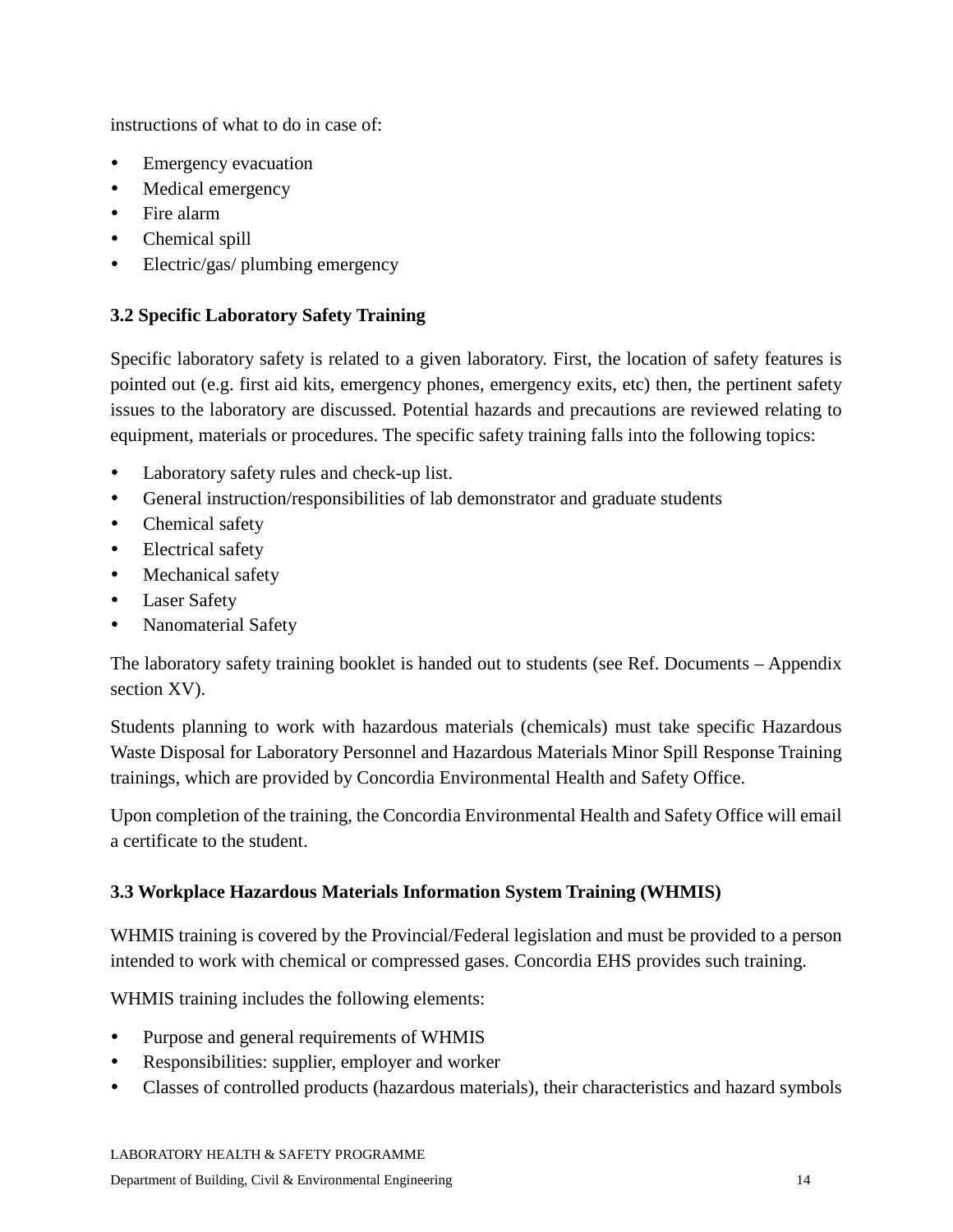- Safety Data Sheets (SDS)
- Proper labelling practices: contents required on labels and their significance (workplace labels in laboratory)
- Examples of workplace labels and SDS
- General procedure for safe handling, storage and disposal of controlled products
- How to deal with an accidental and releases of hazardous material



Figure 7. All chemicals are proper labelled.

Students are provided with the WHIMIS training booklet by the Concordia EHS (see Ref. Documents – Appendix section XVIII) and the Safety Data Sheet User's Guide by CSST (see Ref. Documents – Appendix section XIX).

A record of trainees is kept by Concordia Environmental Health and Safety Office, and an electronic copy of the WHIMIS training certificate is emailed to student.



Figure 8. Specific types of storage cabinets must be specified in laboratories in order to separate incompatible chemicals from one another and to safely store all chemicals.

#### **3.4 Hazardous Waste Disposal for Laboratory Personnel Training**

This training is provided to individual students in addition to the compulsory, but general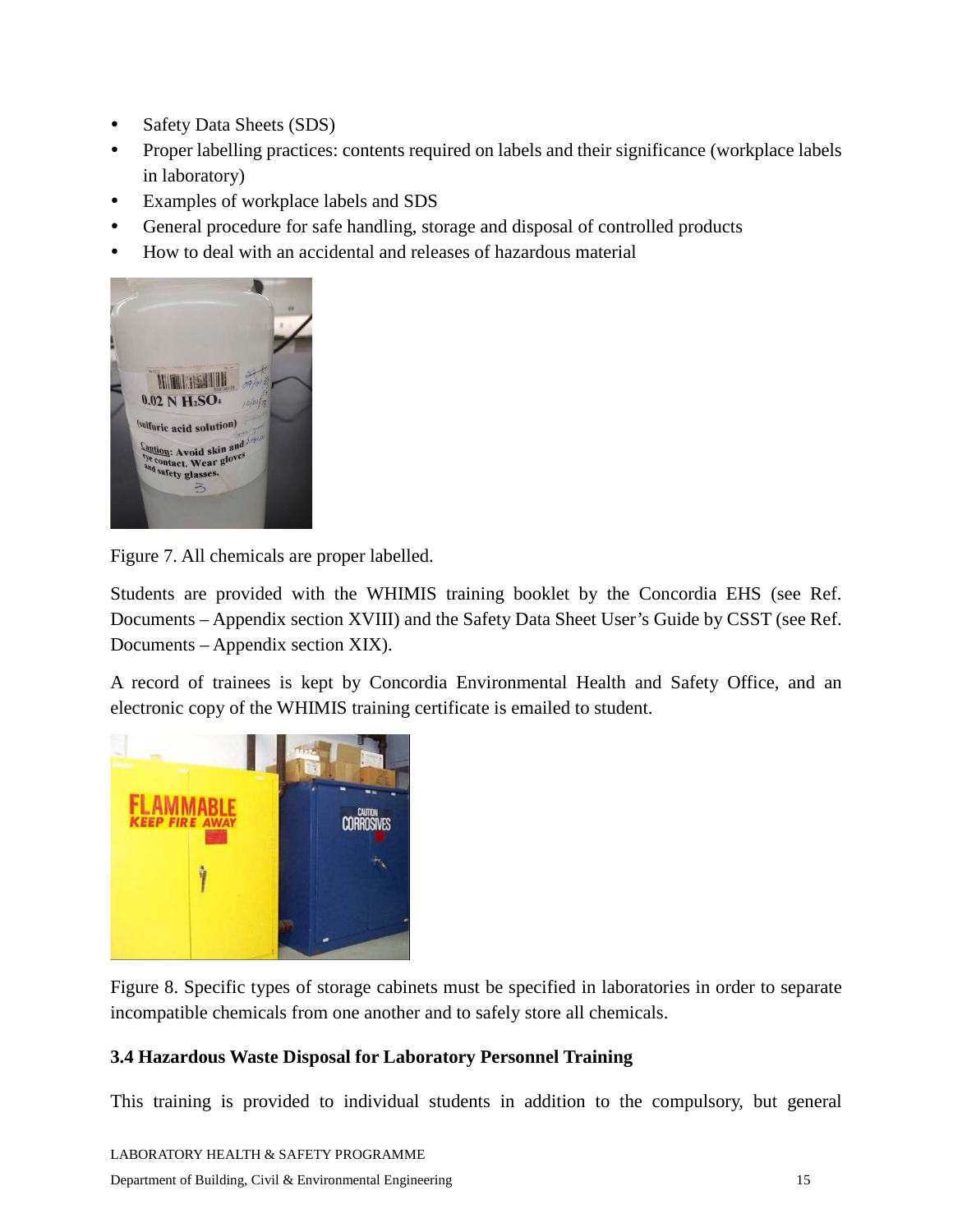Workplace Hazardous Information System (WHMIS) training. Often graduate students in the Department of BCEE do not have sufficient background in chemistry/microbiology to safely handle hazardous (chemical) and bio-hazardous materials. This training was designed to provide an overview of the different hazardous waste procedures at Concordia University. The goal is to ensure that anyone generating hazardous waste as part of their research, teaching or work activities are aware of the regulations and procedures concerning their proper disposal. The training is mandatory for all faculty, staff, students, volunteers and visitors generating hazardous waste as part of their work or studies, and anyone overseeing spaces or working in areas (labs, studios or workshops) where hazardous waste are generated .

Topics covered include: the types of hazardous waste, the types of waste containers used for waste collection and disposal procedures.

#### **3.5 Hazardous Materials Minor Spill Response Training**

As per Concordia University VPS-48 (see Ref. Documents – Appendix Section XII), in areas where hazardous materials are used, the Department Head or Supervisors must ensure that spill procedures and spill response materials are present to assure an appropriate and immediate response to prevent serious injury to students and staff. This training is recommended for anyone working with hazardous materials (chemical, biological or radioactive) where the potential for spills is present.

This training provides a description of the potential hazards associated with a chemical, biological or radioactive spill, along with their appropriate response. Distinctions are made between incidental (minor) and emergency (major) spill. Topics covered include: types of spills, potential hazards, personal protective equipment (PPE), spill kits and University spill procedures.

#### **3.6 Bio-Safety Training**

The graduate Environmental engineering Laboratory is designated at Bio-safety Level 2, which requires specific measures and working skills from students as the protection against contamination. Often graduate students in the Department of BCEE do not have sufficient background in chemistry/microbiology to safely handle hazardous (chemical) and bio-hazardous materials. This training is mandatory for a person working with biohazardous materials, and anyone overseeing spaces where these materials are used or stored. The training consists of the following topics:

- The definition and classification of biological agents
- Elements of risk assessment
- Policies, guidelines and regulations
- Safety equipment
- Laboratory management and operations, and biosecurity.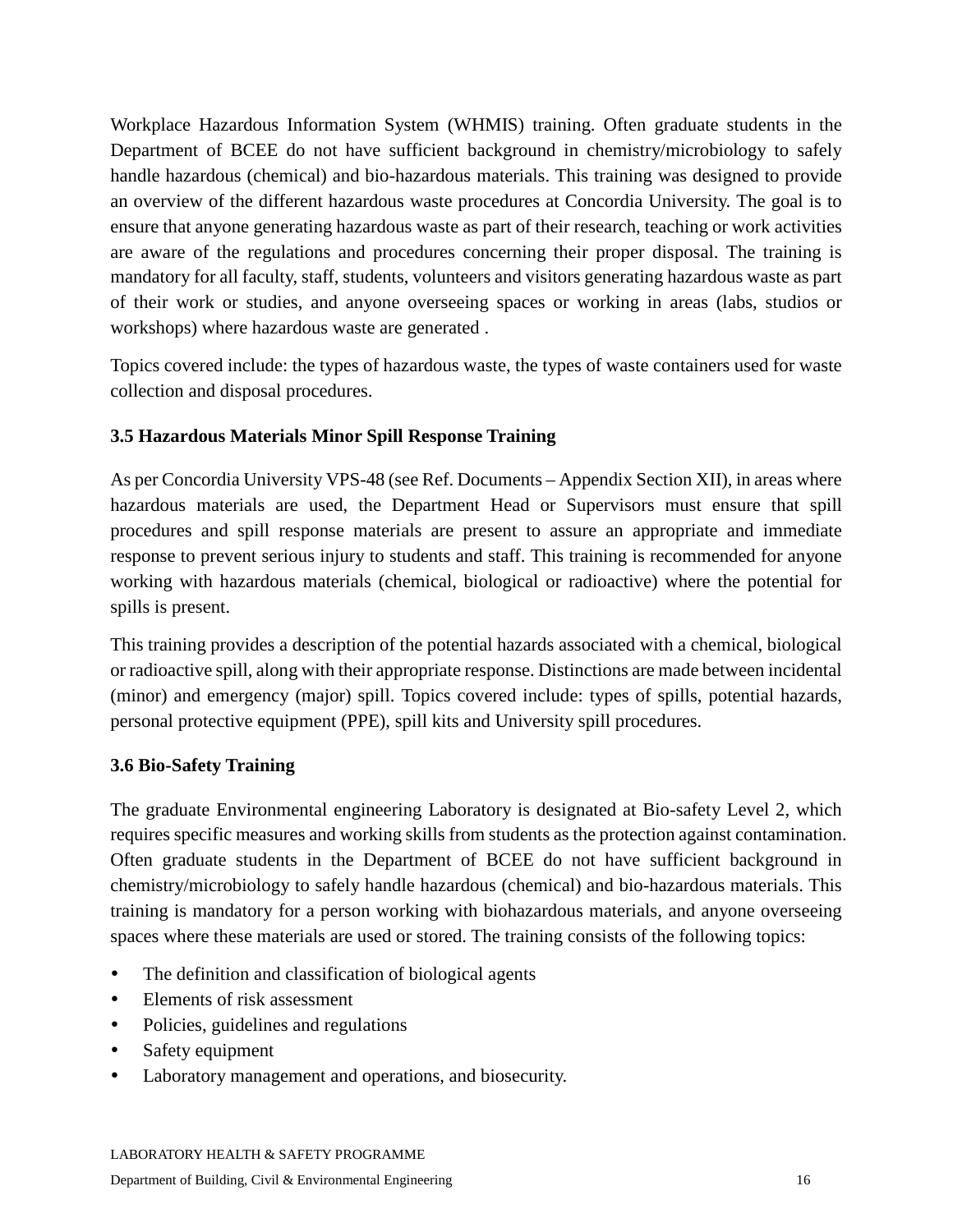#### **3.7 Safe Handling of Nanomaterials**

The Environmental Health & Safety Office is offering a training session on Safe Handling Nanomaterials for those working with engineered nanomaterials in ENCS laboratories and anyone overseeing spaces where these materials are used.

This training focuses on the different hazards involved when working with engineered nanomaterials. Topics covered include: types of nanomaterials, risk assessment, health and safety hazards, control measures including personal protective equipment (PPE) and waste handling.

#### **3.8 Radiation Safety Training**

The Environmental Health & Safety Office is offering a Radiation Safety-Sealed Sources and X-Ray Devices training session for all users of radioactive materials and radiation devices in the University. Some of our Gas Chromatograph equipment (Environmental Engr., Indoor Air Quality and Wind Tunnel laboratories) and X-ray analyzer in Environmental lab contains such radioactive materials.

The training covers an overview of the tracking methods used in the radiation safety program, the proper use of TLD and radiation meters, wipe test procedures and other internal procedures and responsibilities.

#### **3.9 Health and Safety on Construction Sites Course**

This course is organized by The Concordia University, Chapter of the Canadian Society of Civil Engineering. It is given three times a year and leads to the official construction safety certification.

The course is provided by a professional safety consultant specialized in construction safety. The course content is based on the Safety Code for the Construction Industry and contains the following topics:

- Principle of prevention
- Organization of Safety
- Concept of industrial hygiene
- Hazardous substances/WHMIS
- Personal protective equipment
- Protection against falling
- Scaffolding
- Hoisting
- Electrical safety
- Heavy machinery
- Signals and signs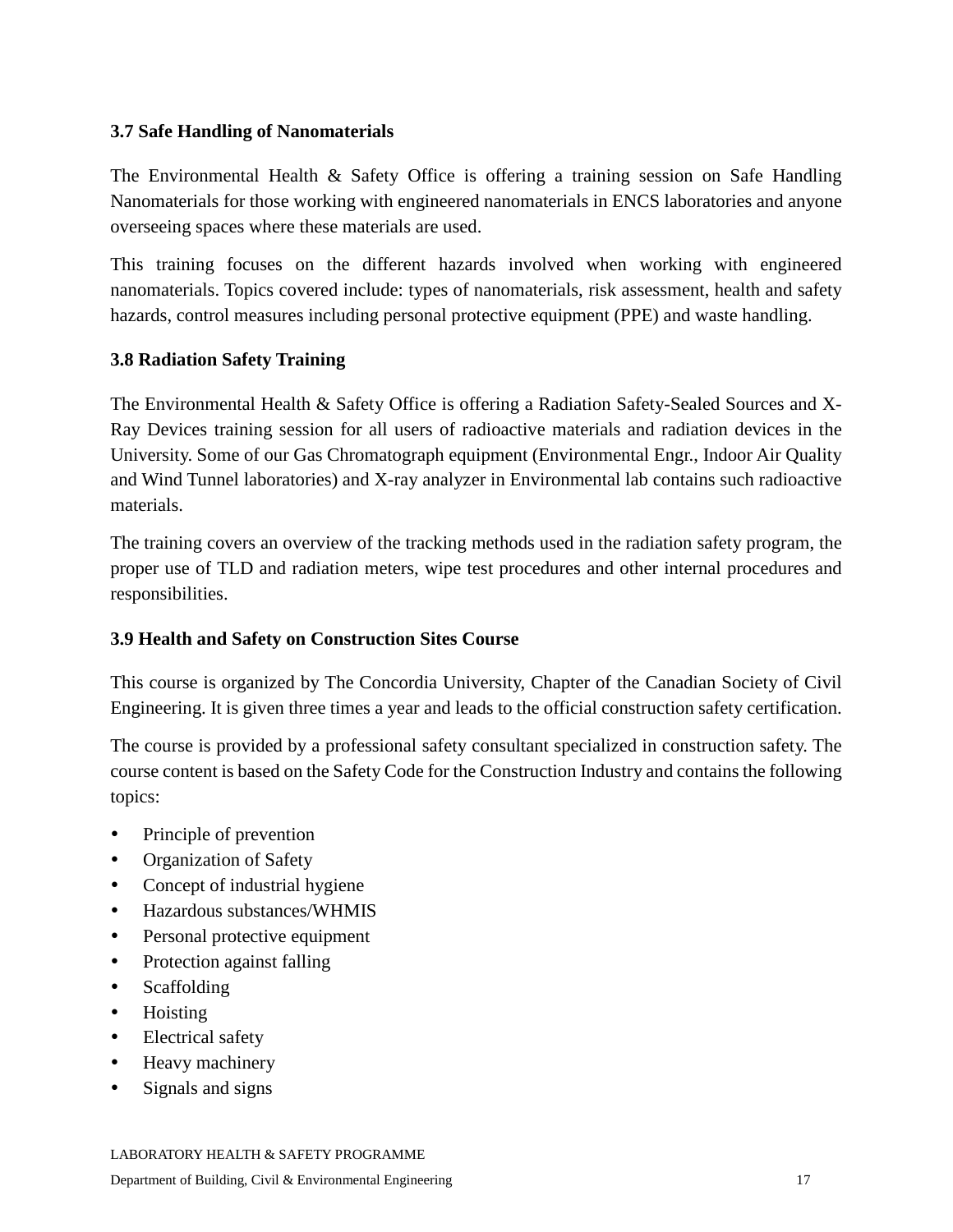- Trenches and excavations
- Tools and equipment
- Emergency procedures

A student's manual is prepared by the construction safety consultants and distributed to the course participants. The manual is also available for consultation at the CSCE Office.

### <span id="page-18-0"></span>**4. Personal Protective Equipment**

To protect from the hazards in laboratories, some procedures and/or equipment require use of personal protective equipment. The jobs requiring specific protection are stated as mandatory rules in the laboratory regulations. Safety training is the way to get the students to understand the need for personal safety equipment. The specific laboratory safety training deals with the specific hazards in a given laboratory and requirements for mandatory protective equipment. For example, laser safety glasses must be worn to operate any laser equipment. In the undergraduate laboratories, the need to ware personal protective equipment (usually lab coat, safety gloves and glasses) is conveyed to students by laboratory instructors/demonstrators and technicians.

Safety glasses/goggles and gloves must be worn when handling chemicals. Specific protective equipment for chemicals is listed in the Safety Data Sheets (SDS) available in laboratories where hazardous materials are used. The SDS's are visibly placed and easily accessible to all students and staff.

Typically, safety glasses are mandatory to operate machine tools, power saw, drills etc. safety hats and safety shoes must be worn when using cranes and during destructive testing in the Structures Laboratory.

The compliance with the requirements for personal safety equipment is strictly enforced. Students are supervised in that respect by laboratory instructors/demonstrators, laboratory staff and research supervisors.

All personal protective equipment is supplied to students and staff by the Department or research supervisors.